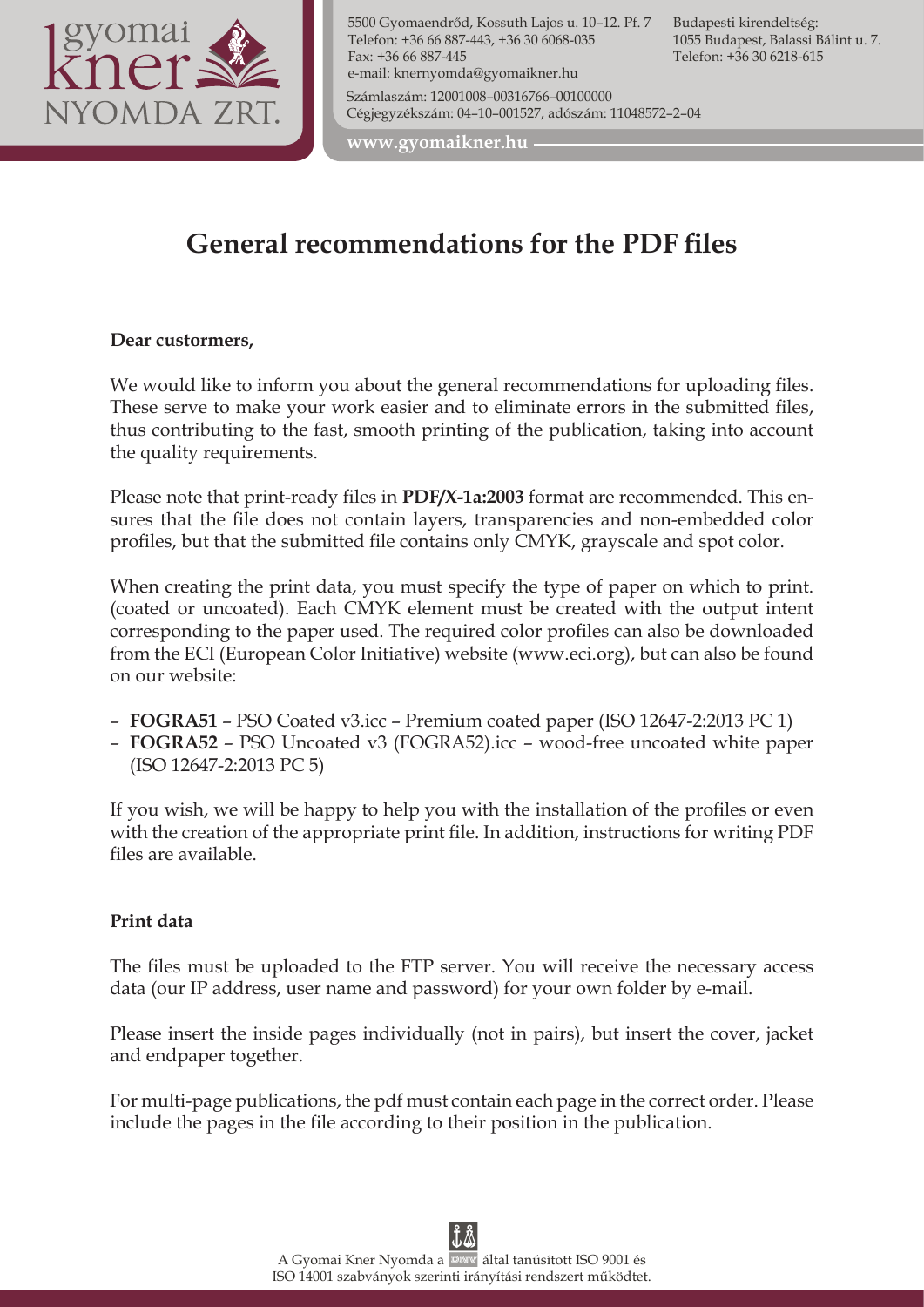## *Page size, bleed size*

The page size should match the trim box size, which indicates the trimmed size. Bleed size should be 5 mm on the inside pages and 15 mm on the cover layout.

## *Crop marks*

Please only use the crop marks available in the software.The distance between the crop mark and the trim box must be at least 3 mm. Please avoid using other print marks (register, color scales).

## *Fonts*

Fonts must always be embedded in the PDF file. Converting text lines to curves can be used for some textlines, but is not recommended for flow text because a lot of vector data can make the process difficult. Please take care to actually prepare black body text in black—100%K—and avoid using negative and CMYK texts in small font sizes.

## *Line thickness*

For sheetfed offset printing, the recommended minimum line width is 0.17 mm. Please avoid using negative thin lines with multiple colors or multi-colored backgrounds.

## *Overprint, Knockout*

Black body text and thin black lines should be set to overprint. Avoid set negative (white) text to overprint as this text may disappear during processing.

## *Image resolution*

300 dpi image resolution is recommended for sheetfed offset printing. Below 150 dpi, images become pixelated and the poor resolution becomes obvious. It is not advisable to use an image with a higher resolution than 450 dpi as this only increases the size of the file but does not improve the quality.

## *High quality printing*

High quality art albums, photobooks etc. are recommended printing with a hybrid screening, which allows finer and more detailed printing quality. In this case, the resolution of the images in the file must be between 375 and 500 dpi. When ordering and submitting the files, please state your desire for a higher resolution separately.

## *Rich black*

If rich black is to be printed over a large area, the coverage of this area should be 100%  $K + 40\%C + 30\%M + 30\%Y$ . Avoid using it for flow text or lines if possible.

## *Converting colors*

Printing presses work in the CMYK color system, so the images to be printed must also be coded according to this CMYK color system. Digital cameras and monitors work in the RGB color system, so the images must be converted from the RGB color space to CMYK. If PDF/X-1a:2003 pdf is applied and properly parameterized, the conversion appropriate to the paper will be performed when the file is written.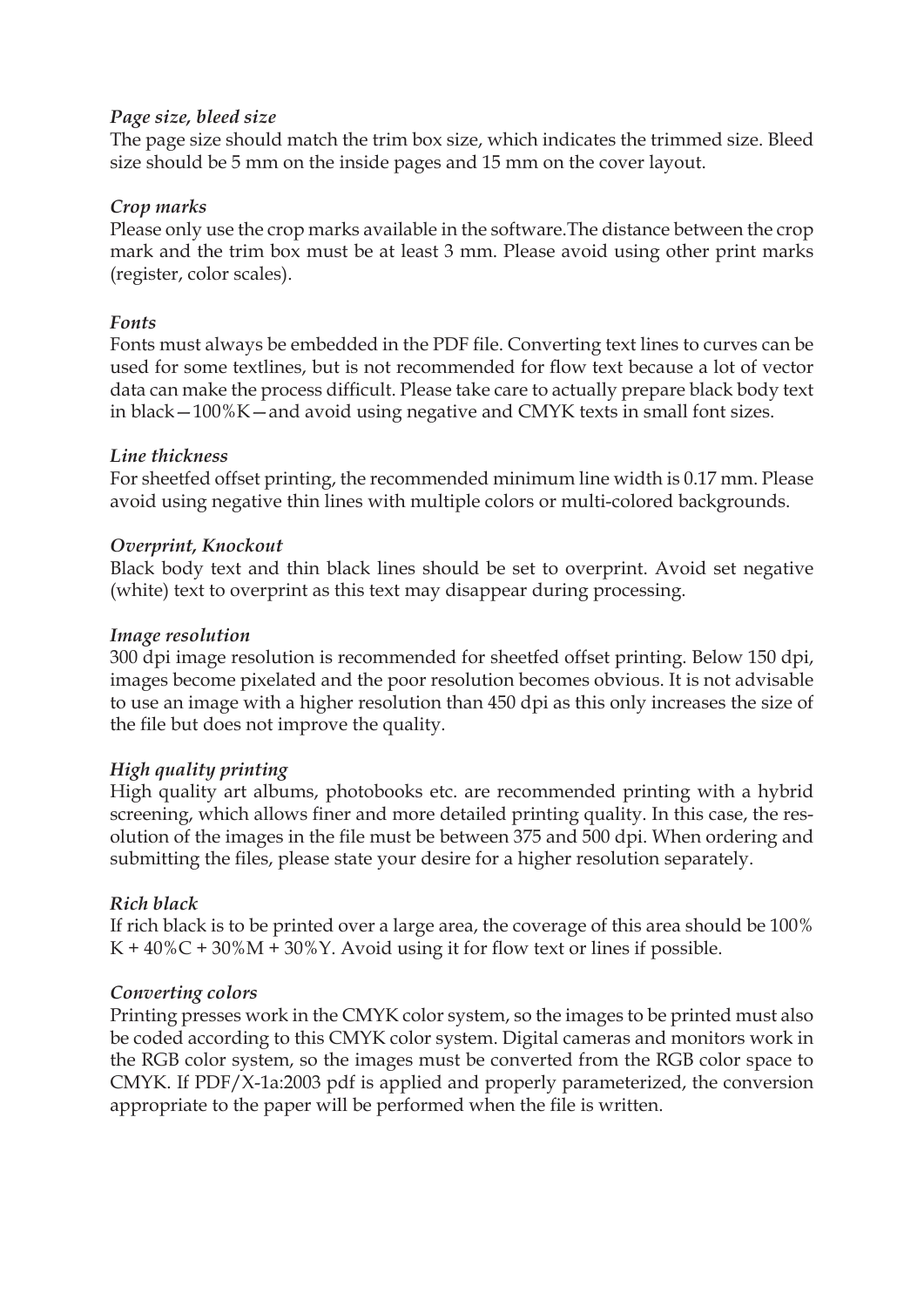#### *Total Area Coverage*

In the sheetfed offset printing, the total area coverage (TAC) of the CMYK color separations should not exceed 300% for coated and 280% for uncoated paper, as this can lead to serious printability problems.

## *Spot colors*

When using spot colors, please ensure that only the colors that you actually want to print as spot colors are specified as spot colors in the uploaded PDF.

## *Barcodes*

Please display the barcodes in vector, if possible in black on a white background, to ensure good readability.

## *Print Embellishment*

For UV varnishing, embossing, cold foiling and other surface finishing processes, please use the data in a separate file in vector format, which can be specified as 100% black or 100% spot color.

## *Die cutting*

Please define the elements of the cutting die drawing separately with a spot color set to overprint. The elements to be cut should be drawn in solid lines and those to be folded in dashed lines.

#### **Proofs and samples**

Proofs are digital prints created from the print-ready file. These must be measured with a spectrophotometer and validated with a control scale. The proof shows the paper and the color separation. We can only guarantee the files we receive with color separation according to FOGRA51 (coated), FOGRA52 (uncoated) based on the proofs we have created. We cannot accept prints, sample books etc. from other sources as color samples, only as sample books.

When using Pantone colors, proofs are not a suitable solution. Color identification with the Pantone scale is more appropriate, but even the color of these scales can differ significantly. The digital reference of Pantone colors in spectrophotometers is the solution to verify accurate color matching.

#### **Imprimatur**

Before printing, we send the data (soft proof) to our customers for (digital) approval.